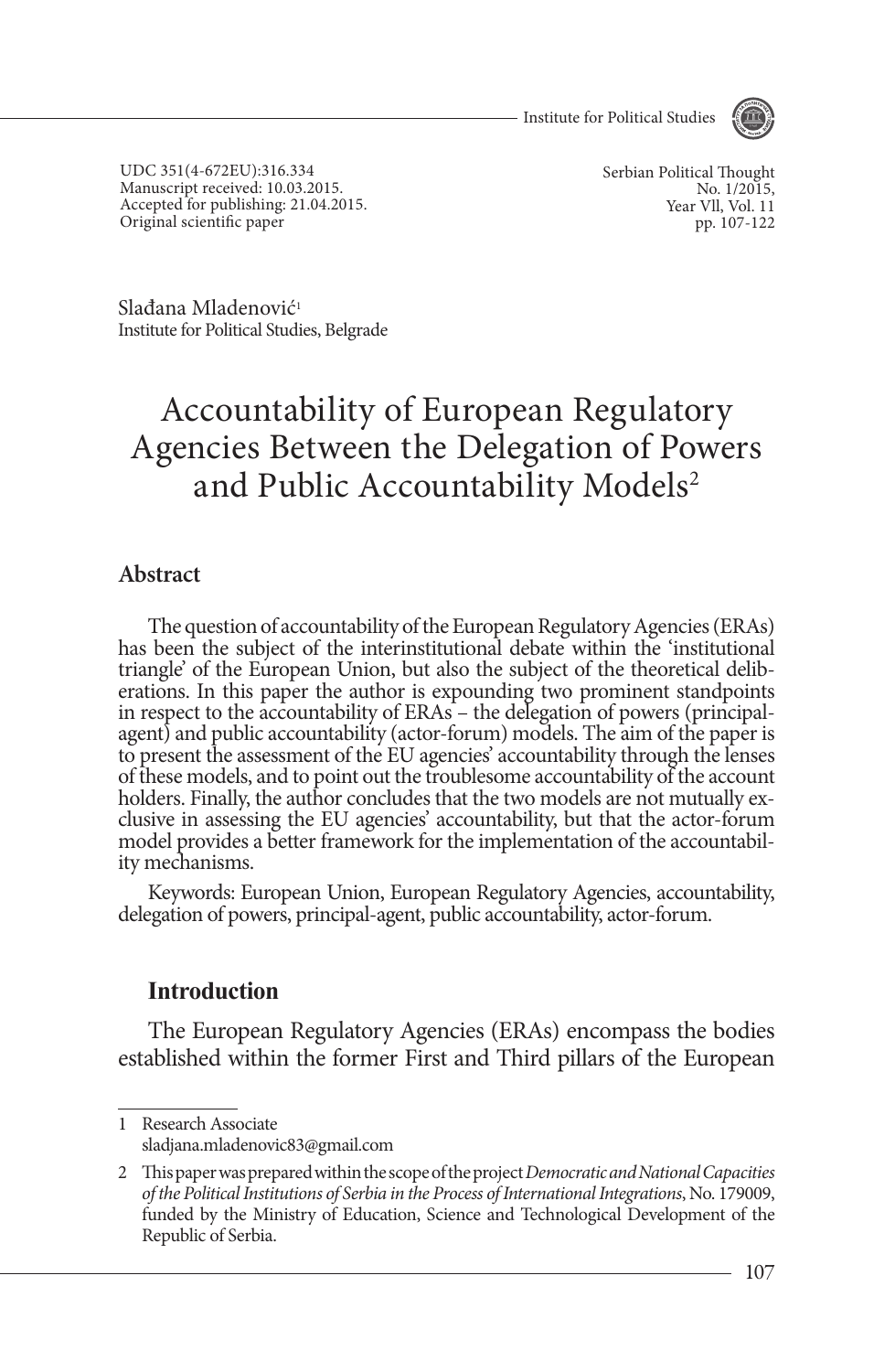Union (EU), and the ones established after the Treaty of Lisbon came into force (when the pillar structure was abolished). Unlike the previous founding treaties, where there was no explicit provision of the agencies, the Lisbon Treaty places the agencies within the EU institutional framework (comprising of "institutions, bodies, offices or agencies"<sup>3</sup>). However, despite the various provisions regarding the agencies, they still lack the single legal base in the Treaty. The lack of explicit mention of the agencies in the previous founding treaties and no unique legal base for their creation placed the agencies in the middle of the interinstitutional debate between the Council, the Commission and the EP, in the so-called 'institutional triangle'. One of the major issues for consideration by the 'triangle' is the question of accountability of the European Regulatory Agencies – to whom they are accountable and how?

Despite the lack of the formal definition of the ERAs<sup>4</sup>, for the purpose of this paper they will be designated as the independent EU bodies founded by the Council, the European Parliament (EP) or the Commission, governed by the management boards (comprising of the representatives of EU member states, the EP and the Commission as well as other stakeholders), managed by the director (or chairperson), and subjects to various accountability obligations. The account holders in respect of the EU agencies are: the institutions within the 'institutional triangle', the Court of the EU, the European Ombudsman, the European Anti-Fraud Office (OLAF) and the European Court of Auditors. Additionally, one of the most important accountability relationships is established between the agencies and their management boards.

Apart from being the subject of the interinstitutional debate, the question of EU agencies' accountability was brought to the attention of various scholars. Two prominent standpoints were singled out with regard to EU agencies' accountability – the delegation of powers (principal-agent) model and public accountability (actor-forum) model.

<sup>3</sup> It is worth noting that the German version of the Lisbon Treaty doesn't contain the explicit mention of the agencies (Meškić, Samardžić 2012: 126).

<sup>4</sup> Some of the authors whose work was used for the purpose of this paper are referring particularly to the European Regulatory Agencies, especially the authors within the actorforum model. However, some of them are considering the phenomenon of EU agencies in a broader scope, without distinguishing the regulatory from the non-regulatory ones (including the executive EU agencies and those within the former Second pillar, and now included in the Common Foreign and Security policy framework). Therefore, the term "EU agencies" will be used hereinafter, to avoid the inevitable confusion over the distinction each time when someone's findings are delivered.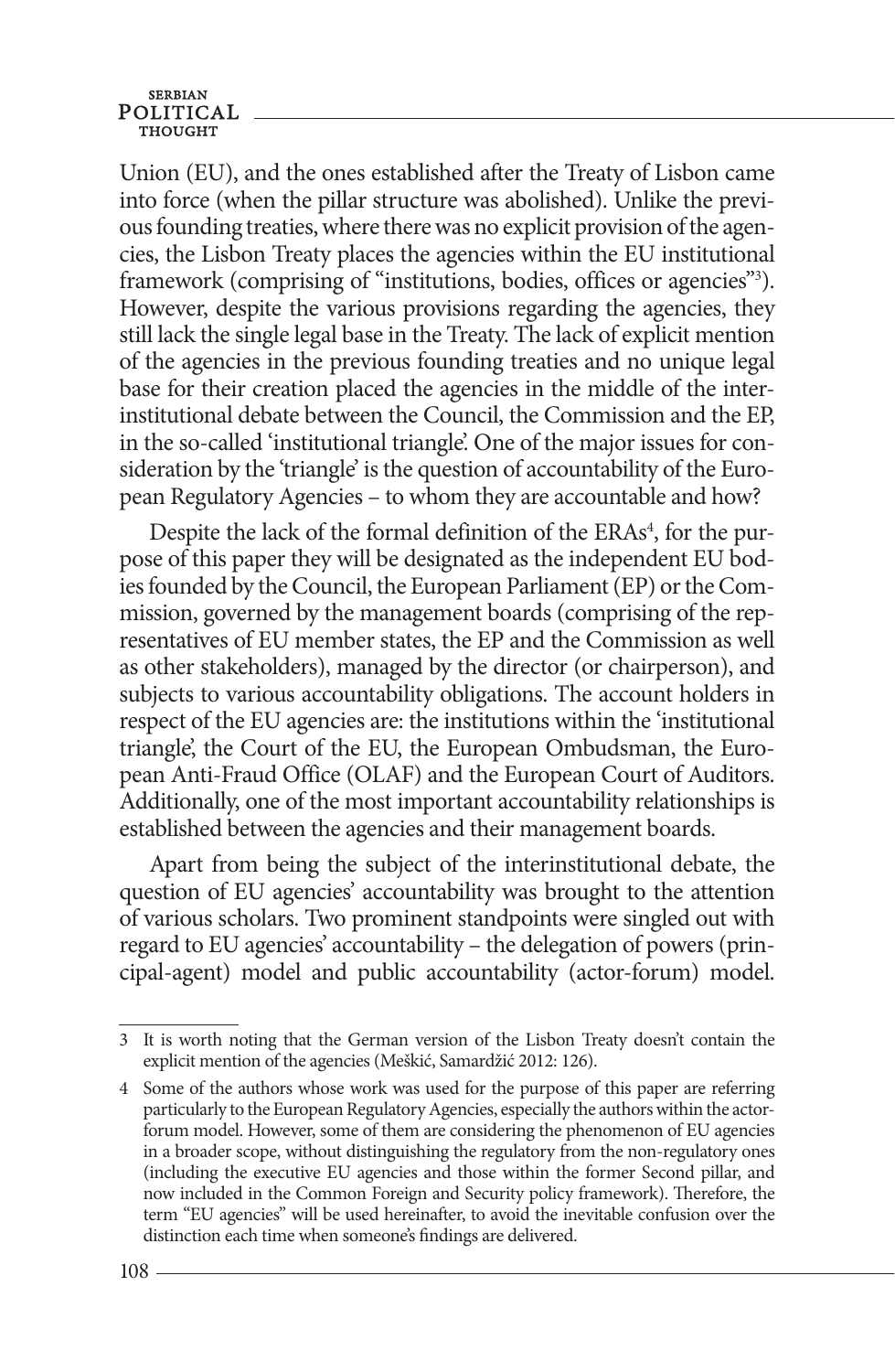The findings of some of the scholars following one of those models will be presented hereinafter. While the list includes the names of Dehousse, Curtin, Saurer, Keleman, Thatcher and Stone Sweet following the principal-agent model, and that of Bovens, Busuioc and Scholten following the actor-forum model, it is far from being exhaustive in the ever-expanding theoretical deliberations between the two models.

The paper is organised as follows: the first chapter outlines the models of accountability of EU agencies; the second chapter enumerates the most important classifications of EU agencies' accountability; the third chapter presents the assesement of EU agencies' accountability along the ex ante, ongoing and ex post lines; and finally, the fourth chapter raises the question of accountability of the account holders.

## **1. Models of Accountability of EU Agencies**

## **1.1. Accountability of EU Agencies within the Delegation of Powers (Principal-Agent) Model**

The principle-agent (p-a) theory is based on the relationship between an actor (or a group of them) called the 'principal' and another actor (or a group of them) called the 'agent' in which an agent undertakes an action on behalf of a principal. The principal may make decisions to affect the incentives of the agent who is taking an action, having as a result the contract between the two of them. Rather than being a single theory, the p-a can be perceived as a "family of models" (Gailmard 2014: 91). While widely labeled as 'agency theory', the p-a model is also known as the 'delegation' theory. The principal is relaying on the agent to act on his (principal's) behalf, thus producing delegation (Curtin 2007: 525).

The adapted p-a model developed in the American literature to analyse the delegation of powers by the Congress towards administrative agencies is being used to assess the establishment of EU agencies (Dehousse 2008:790). Primarily used to explain the mere creation of EU agencies (Dehousse 2008: 793; Coen, Thatcher 2008: 52-54), it contains limitations regarding the explanation of the post-delegation behaviour of the agent.

The 'principal-agent' analysis is the most commonly used to explain the delegation and accountability in political systems. While the EU is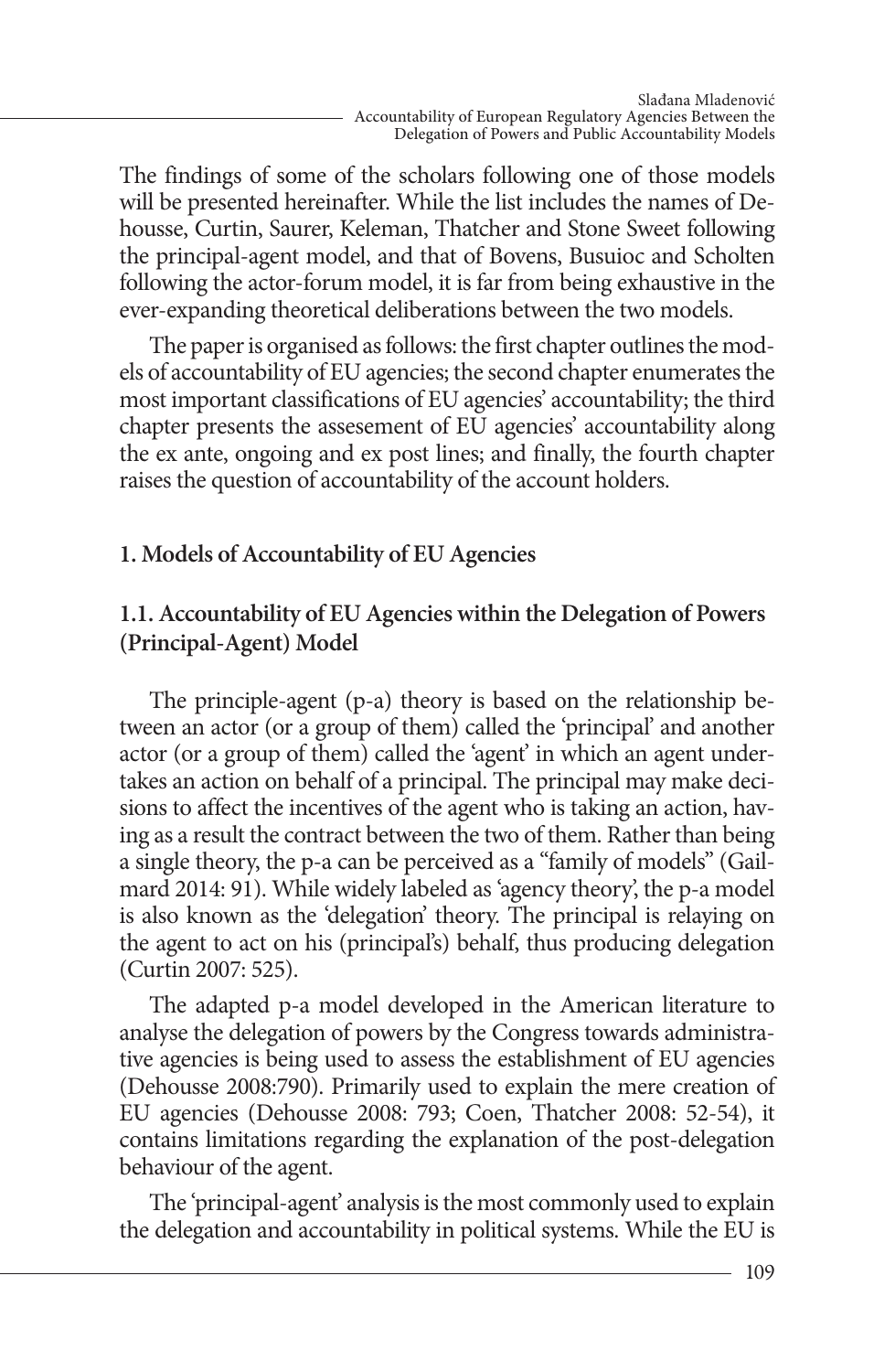a political system, and according to the Lisbon Treaty is founded on representative democracy (Art. 10(1) of the Treaty of the EU (TEU)), it is not a parliamentary democracy which can be understood as "a chain of delegation and a chain of accountability (running in opposite directions)" (Curtin 2007: 525) from the voters to the policy makers with various stages (links) of delegation from the principal to the agent. However, at EU level there is no unbroken chain of delegation from the voters to EU administrative actors. Moreover, there are often multiple principals (Curtin 2007: 525; Dehousse 2008: 795).

The p-a theory recognises the possibility of multiple principals ('common agency') as a system based on the assumption "that each principal is doing its best, with whatever tools it has, to induce a favorable reaction from bureaucratic agents, taking as given that each other principal is trying to do so as well" (Gailmard 2014: 100). In the EU context, there are various possible answers to the question of who makes the principal (having EU agencies as an agent). Thatcher and Stone Sweet use the term "composite principals" to mark a principal comprised of multiple actors, which can produce the competitiveness among the principals and induce the parceling out of the initial act of delegation. "The linkages between the principals' policy preferences, the agent's performance, and the principals' capacity to control the agent may be diluted" (Thatcher, Stone Sweet 2002: 6).

We can identify at least four political principals in the EU: member states, the Council, the Commission and the EP (Saurer 2009: 468-469; Keleman 2002: 94-95). The member states are the primary external principal, while the EU institutions represent the internal principals (Saurer 2009: 475).

By tailoring the definition of delegation made by Thatcher and Stone Sweet (Thatcher, Stone Sweet 2002: 2), Curtin offered the understanding of delegation to non-majoritarian institutions in the EU context. Delegation represents "an authoritative decision, formalised as a matter of public law, that (a) transfers policy making authority away from the established, representative organs (those that are directly or indirectly elected, or are appointed by elected politicians) to (b), a public non-majoritarian institution)" (Curtin 2005: 91). The representative organs are the EP (directly elected) and the Council and the European Council (indirectly elected). The Commission is a "putative principal" in the chain of delegation, because it is appointed by the representative institutions. The non-majoritarian institutions are entities which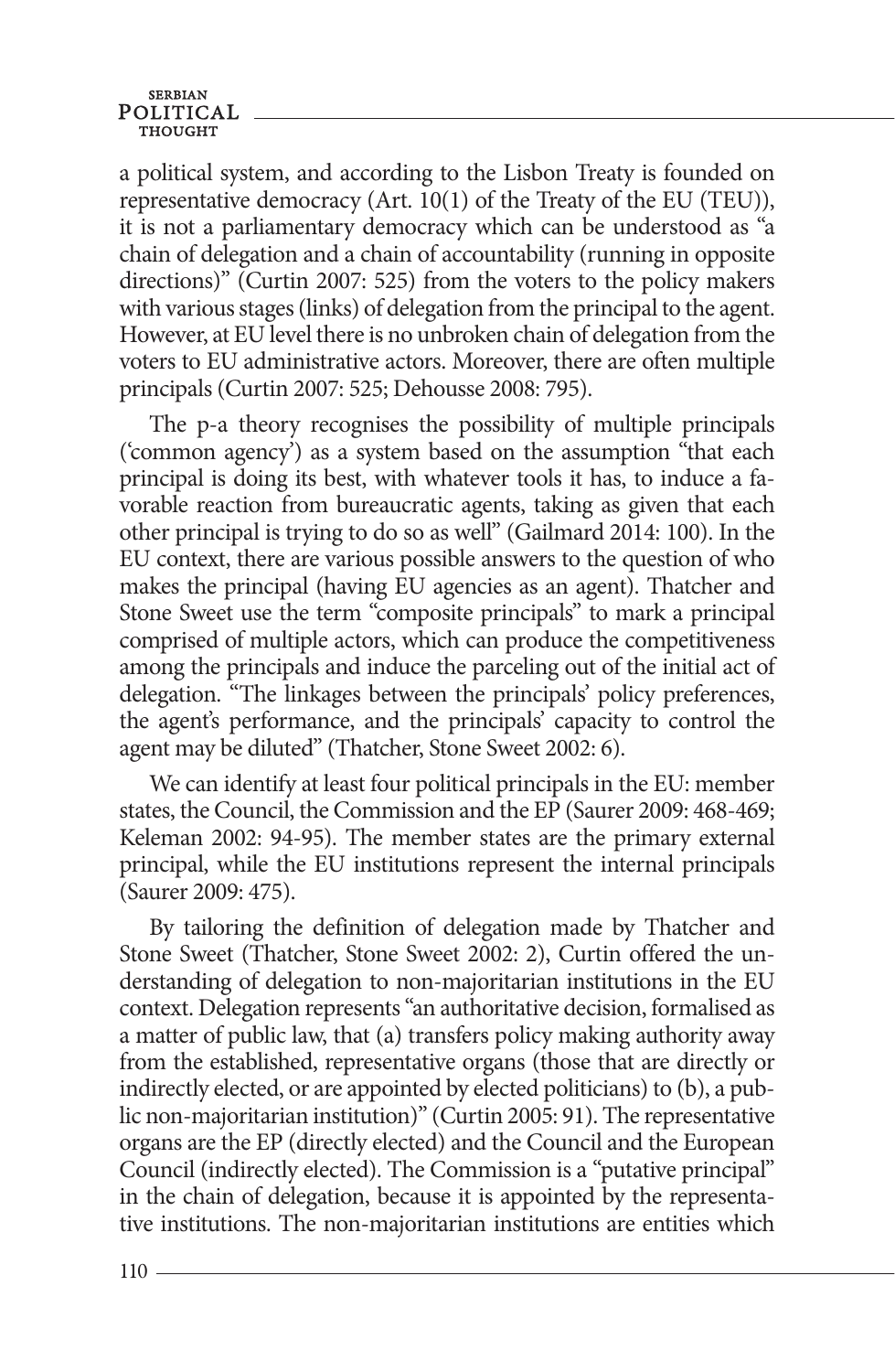"spend public money and fulfil a public function, but exist with some degree of independence from elected politicians" (Curtin 2005: 92). The principals (the Commission, the Council and potentially the European Council) are the institutions using "their authority to establish non-majoritarian institutions through a public act of delegation". The agents are "those who govern by excercising delegated powers" (Curtin 2005: 92).

Given the number of principals, we can note at least three problems in applying the p-a model to EU agencies as an analytical framework: 1) the delegation of powers is not necessarily done by EU legislative institutions; 2) multiple principals are often involved in establishing agencies; and 3) the 'delegated' tasks may originate from the member states, instead from the formal principals (Curtin 2007: 528-529).

In the EU context, there is no guarantee that the agents will be held to account. The principal might also not be held to account in a further link in the 'chain' (Curtin 2007: 525).

## **1.2. Accountability of EU Agencies within the Public Accountability (Actor-Forum) Model**

The designation of accountability as an actor-forum (a-f) relation was made by Mark Bovens, and followed by the contribution of several other authors, who used this model to study different aspects of EU agencies. Contrary to the broad understanding of accountability as an evaluative concept which should "qualify positively a state of affairs or the performance of an actor", there is a narrow definition of accountability, which is related to concrete practices of giving account. In this sense, accountability represents "a relationship between an actor and a forum, in which the actor has an obligation to explain and to justify his or her conduct, the forum can pose questions and pass judgement, and the actor may face consequences" (Bovens 2007a: 450). In the accountability relationship, the actor could be and individual or an organisation, and the forum could be a specific person or an agency (Bovens 2007a: 450).

The advocates of the a-f model embrace the multi-level character of the EU governance, implying the need to answer whether new forms of governance (multi-level in the case of EU) require setting up new forms of accountability beyond the accountability arrangements at the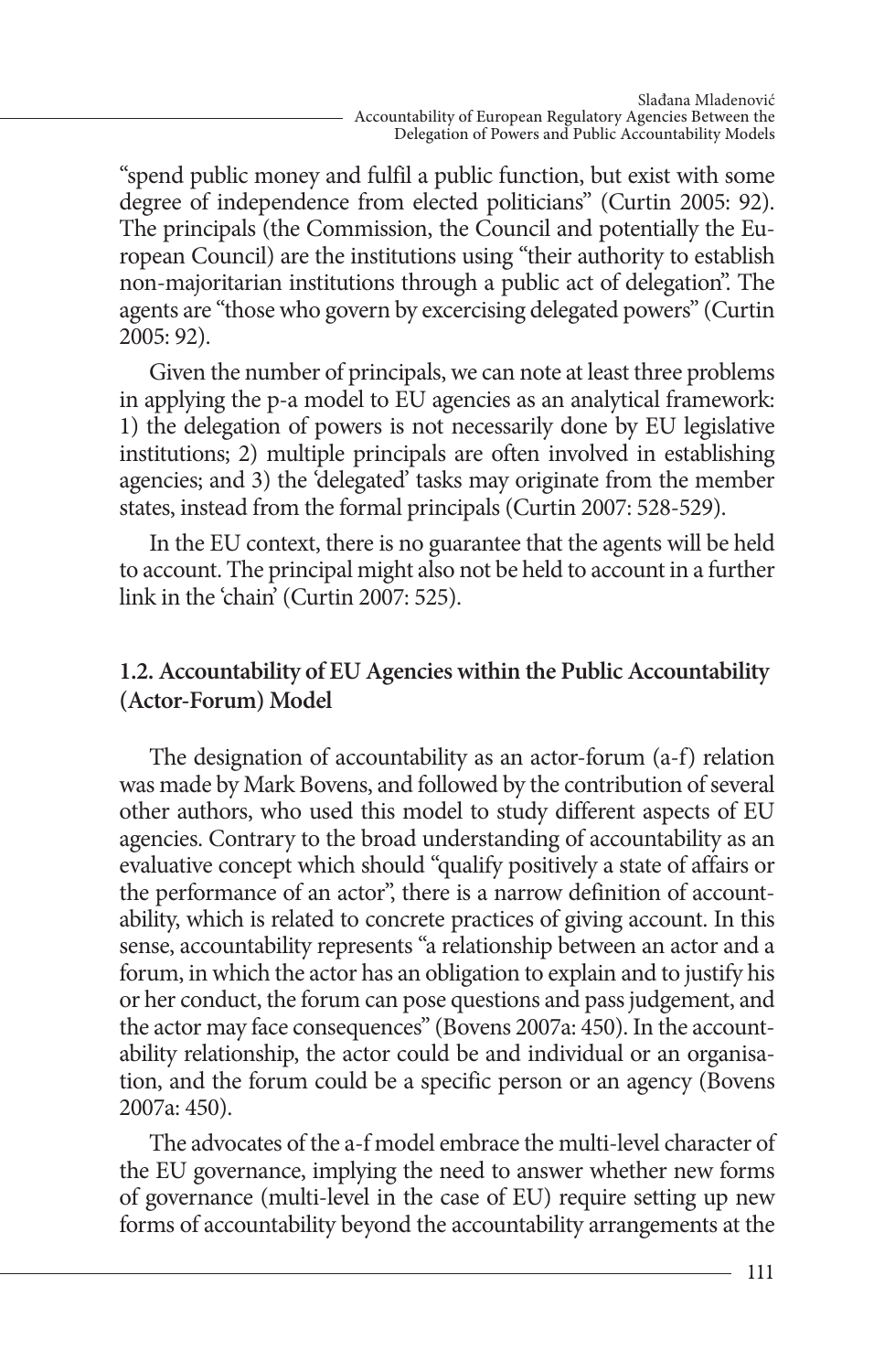## **SERBIAN** POLITICAL

national level (Bovens 2007b: 105). The 'traditional' accountability is a vertical one, and it is being established between the people and elected bodies, following principal-agent (top-down) model. However, the hierarchical relations (embedded in vertical accountability) are being replaced by 'new' accountability (horizontal and diagonal), characterised by the pluralistic set of accountability relationships, where the 'recipients' of account are administrative forums, citizens, clients and civil society. In the case of EU governance there are also tides between national and European fora which then form multi-level accountability networks. The examples are the Court and European Ombudsman which are cooperating with national counterparts (Bovens 2007b: 109- 113). It is interesting to note that the 'new' forms of accountability in EU do not enhance popular control, because most of the 'new' forums are not democratic ones. However, OLAF, European Court of Auditors or European Ombudsman may indirectly contribute to democratic control if their reports reach national parliaments or the EP. The same conclusion is valid for the accountability to media, citizen panels or civil society organisations, which are not the substitute to democratic control (Bovens 2007b: 115-117).

Following the a-f model, we can assess accountability from three different perspectives. The democratic perspective (assuming the p-a model – S.M.) reflects the popular control through the accountability chain. Citizens are at the end of the chain, thus making public accountability an essential condition for the democratic process. The constitutional perspective is focused on providing 'checks and balances', enabling not only voters, parliament and political officials, but also other public institutions to request rendering account, thus preventing the corruption and abuse of power. The learning perspective is enchancing government effectiveness by keeping the agents effective in delivering the promises they made. The emphasis is on the process of learning, in which the actors are motivated to find ways to organise their business better (Bovens 2007a: 463-464).

The theoretical debate over the accountability of EU agencies focused on two problematic assumptions. The first one refers to the 'organisational divorce' of the agencies from the Commission or the Council, during which they were supposed to gain significant degree of independence, raising the question of their control. The second is the contradictory relation between independence and accountability, having as a consequence that the desirable level of control over the agencies can be achieved at the expense of independence (Busuioc 2009: 601-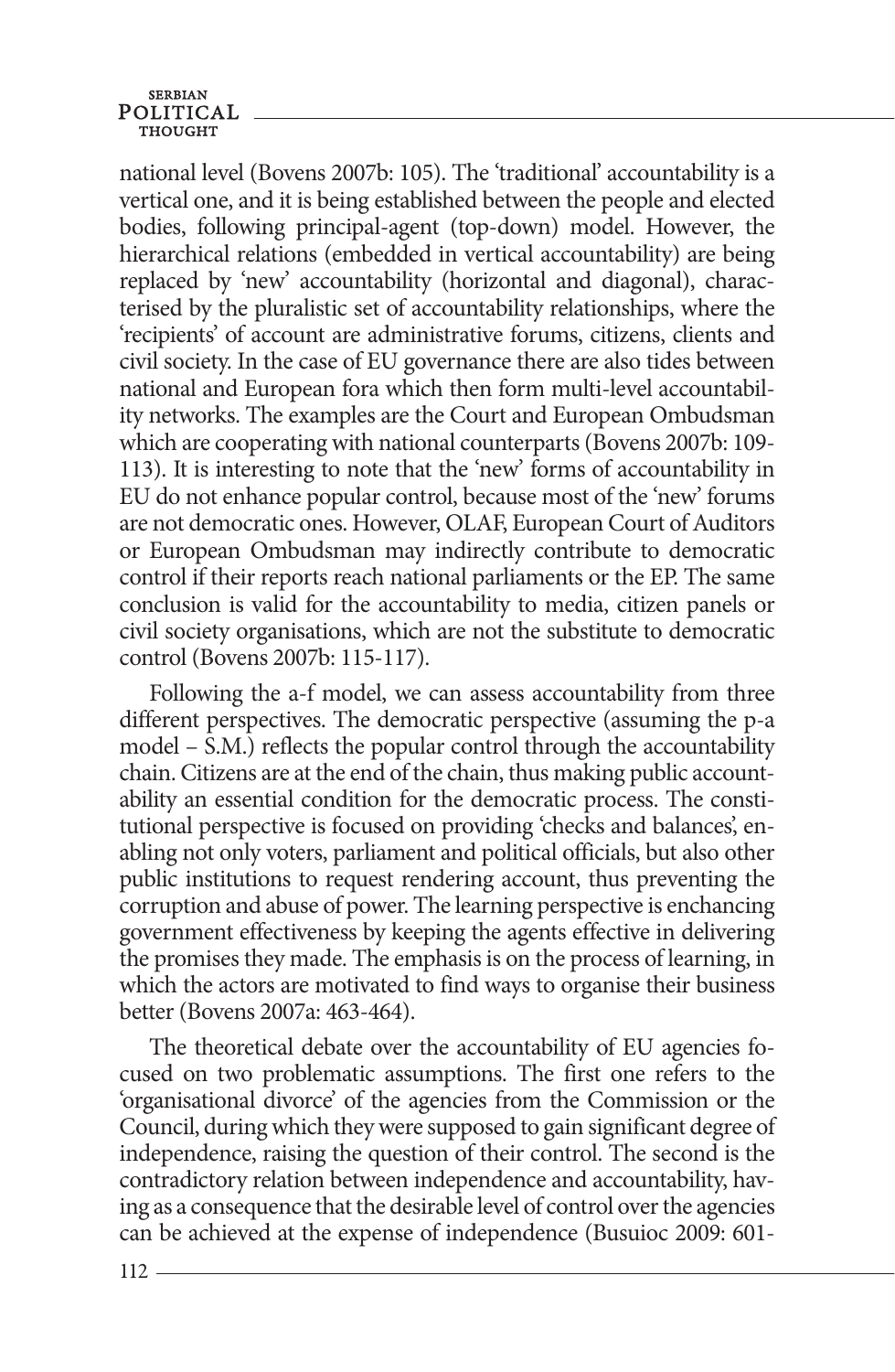602).5 These assumptions are problematic, because there are no clear definitions of independence, accountability and control of EU agencies on a normative level. While 'independence' is perceived as identical to 'formal institutional separation', 'accountability' is often replaced with 'control' (Busuioc 2009: 602). Although the agencies were formally institutionally separated from the Commission or the Council, in some cases the real decision-making power of agencies is below the formal scope of authority delegated to them. In order to tackle the issue of accountability, the question whether the agencies benefit from the independence formally granted to them has to be raised, because accountability precludes direct control. Control encompases a range of mechanisms aimed at directing, steering and influencing decision-making and behavior of controlled agents. Therefore, control is necessary contradictory to independence, while accountability is not (Busuioc 2009: 604-605).

## **2. Typology of the EU Agencies' Accountability**

The accountability of EU agencies can be classified even without resorting to the p-a or a-f model, placing it along political, judicial, financial, administrative and public accountability lines (Andoura, Timmerman 2008: 14-15). However, EU agencies' accountability is extensively classified using Bovens' theoretical framework of accountability, although it was not initially set for the EU agencies.

Bovens asked a set of questions regarding accountability within the a-f model: 1) to whom is account to be rendered; 2) who should render account; 3) about what is account to be rendered; and 4) why the actor feels compelled to render account (Bovens 2007a: 454-455).

The first question concerns the types of the fora. We can identify: 1) political accountability (towards elected representatives, political parties, voters and media); 2) legal accountability (towards the courts); 3) administrative accountability (towards auditors, inspectors and controllers); 4) professional accountability (towards professional peers); and 5) social accountability (towards interest groups, charities and other stakeholders) (Bovens 2007a: 455-457).

<sup>5</sup> For the wider explanation of how accountability problems of EU agencies (and the US agencies to which they were compared) are not caused by their independence, see: Scholten 2011.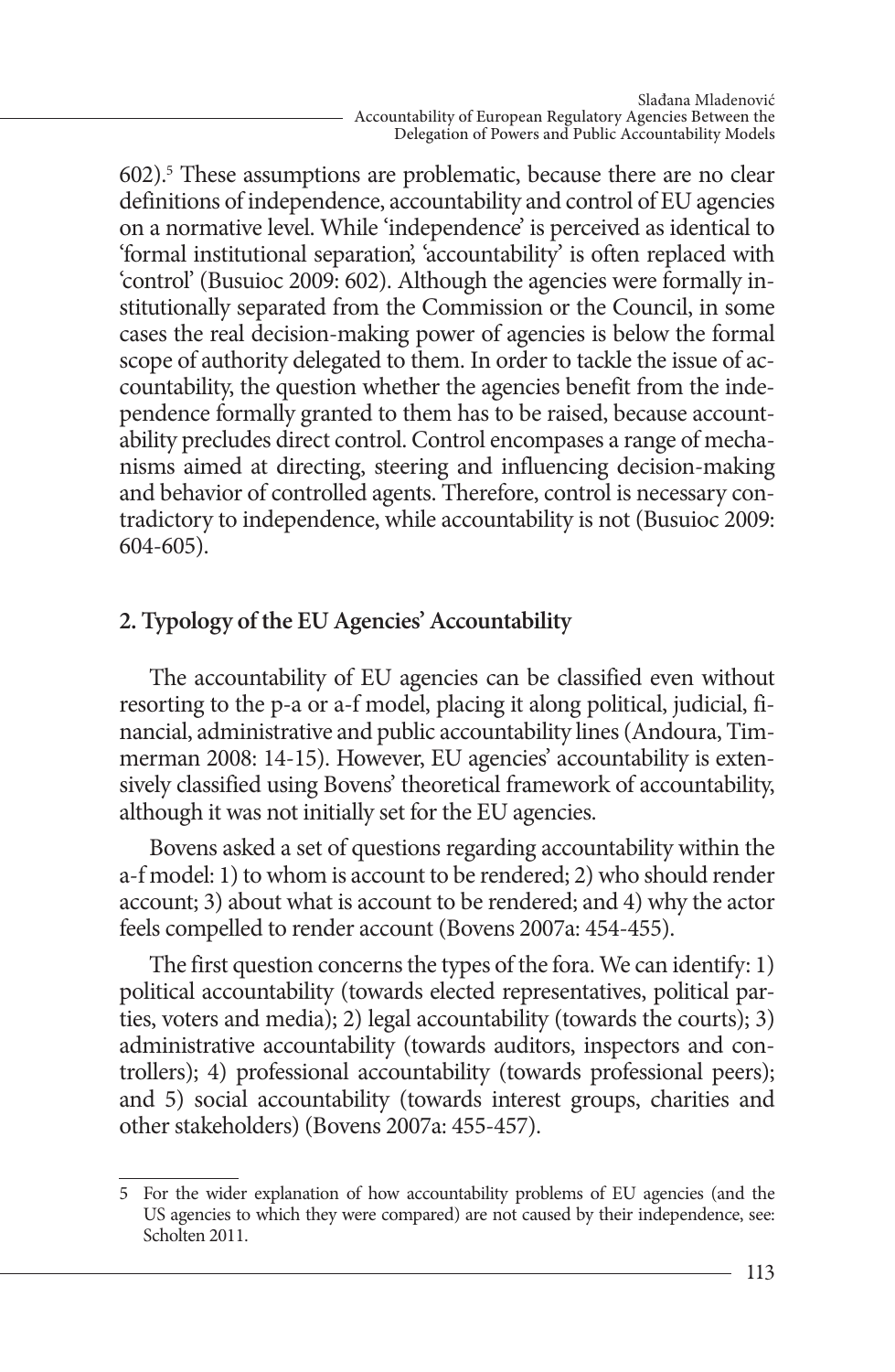The answer to the second question is related to the actors. The key issue in determining the actors which should be held accountable is related to the question of who in particular should be deemed most responsible for the conduct of the actor. If the actor is a public organisation, especially if it is a large one, the question of accountability should be asked both concerning the organisation as such and its individual officials. Bovens specifies four dimensions of actor responsibility, the first being focused on the organisation as such, and the remaining three on the officials: 1) corporate accountability; 2) hierarchical accountability (one for all – along the lines of 'chain of command'); 3) collective accountability (all for one – choosing any member of the organisation and holding him/her personally accountable for the organisation as a whole); and 4) individual accountability (each for himself – based on personal contribution) (Bovens 2007a: 457-459).

Bearing in mind that the actor is obliged to explain and justify his conduct, the answer to the third question (about what the account should be rendered) is associated with the particular aspect of a certain conduct, usually the most dominant one. The classification deriving from this question can coincide with the classification made according to the type of the forum (Bovens 2007a: 459).

When it comes to the fourth question – why an actor should render account to a forum, the answer can be found in either the actor's obligation or voluntary decision. If the actor is forced to account to the forum, we call it the vertical accountability. Horizontal accountability, which is on the opposite side of the spectrum, exists when an actor answers to a forum without formal obligation to do so. The term can also be used in the case of mutual accountability of bodies which are not in hierarchical relation. Apart from these two, we can also identify diagonal accountability, emerging in administrative accountability relations, where administrative forums (such as ombudsmen, auditors etc.) cannot enforce compliance of public organizations, but due to their obligation to report to ministers or parliaments, they gain informal power (Bovens 2007a: 460).

Busuioc embraced Bovens' definition on accountability in its narrow meaning (Busuioc 2013: 46), and made the classification of the accountability of European agencies: 1) vis-à-vis the management boards; 2) political accountability (vis-à-vis the European Parliament and the Council); 3) financial accountability (internal audit, external audit performed by the European Court of Auditors and the discharge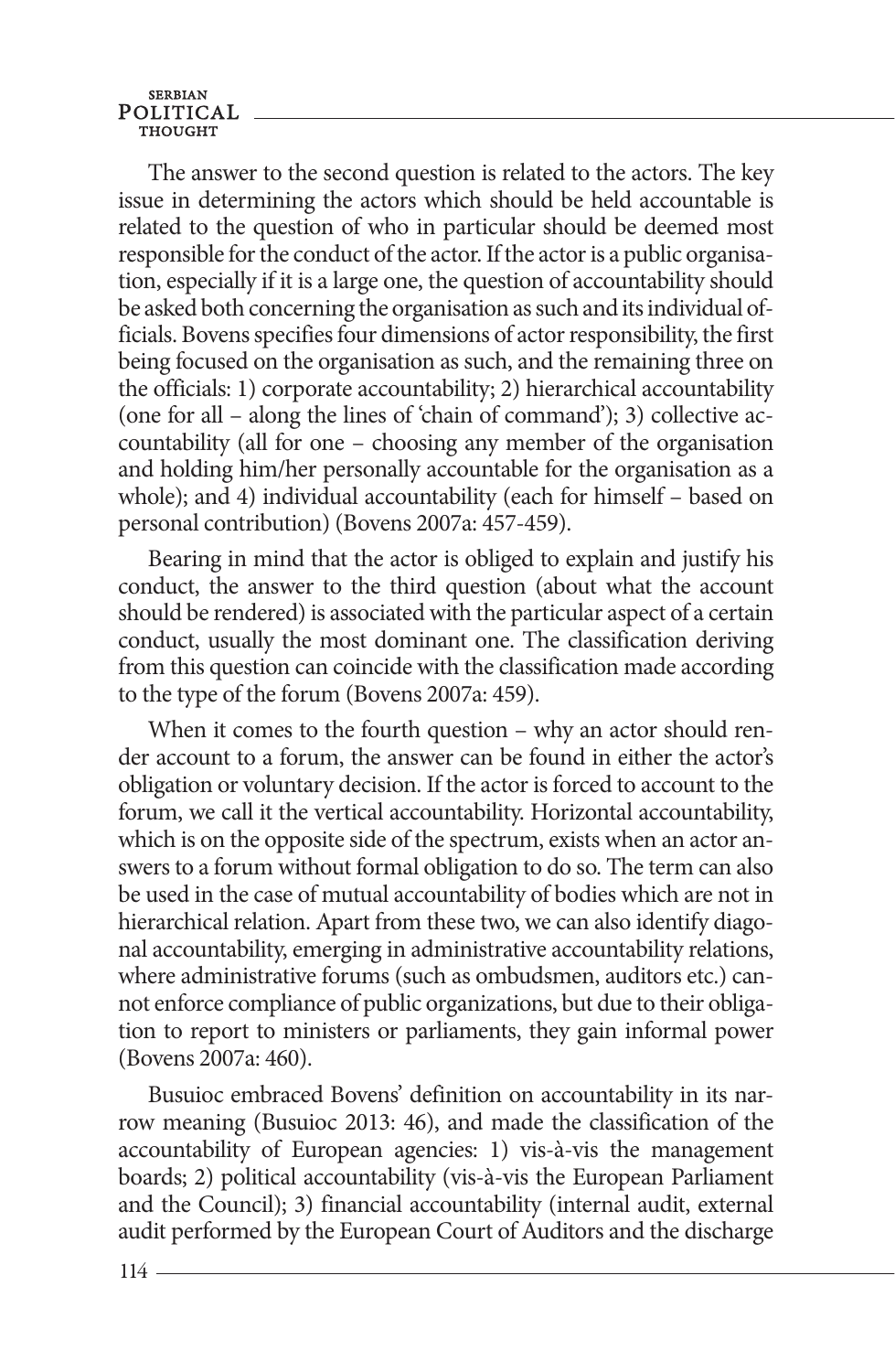procedure); 4) judicial accountability (before the Court of the EU); and 5) extra-judicial accountability (before the European Ombudsman).

Scholten focused on the political accountability of EU agencies, defining it in institutional terms as "accountability of executive institutions, such as EU agencies, before representative institutions, which usually implies parliaments, although it includes both the Council and the European Parliament in the EU context (Article 10 TEU)" (Scholten 2014: 8). She identified five dimensions of political accountability: 1) creation of agencies, and delegation to them by representative bodies; 2) appointment/removal of unelected officials of the agencies by representative bodies; 3) statutory regulation of accountability aspects in the operation of agencies; 4) financial oversight; and 5) parliamentary scrutiny of agencies (Scholten 2014: 10).

The various classifications of the EU agencies accountability represent a framework for assessing the real scope of their accountability in practice. It will be presented in the following chapter along the "temporal dimension" (Busuioc 2009: 606) by pointing out some of the most important accountability obligations of EU agencies along the ex ante, ongoing and ex post accountability lines. Due to the limited space, only the most important accountability relations will be presented, encompassing EU agencies' relationships towards the institutions of the EU 'institutional triangle', and the accountability towards the management boards as a central element of the ongoing control.

## **3. Assessment of the EU Agencies' Accountability**

The p-a model is comprised of the ex ante, ongoing and ex post control of the principal over the agent. On the other hand, the a-f model focuses on the ex post analysis, because the forums are not the principals. Instead, the forums are establishing social relationship with the (administrative) actors, and there is no need for the relationship of delegation between them. The 'public' moments of accountability which are not tied into the p-a model are in correlation with the inclusion of the EP in the institutional design of the agencies (Curtin 2007: 531).

The ex post accountability within the p-a model exists if two sets of requirements are met: 1) monitoring and reporting; and 2) catchall category (institutional checks and balances). The need for ex post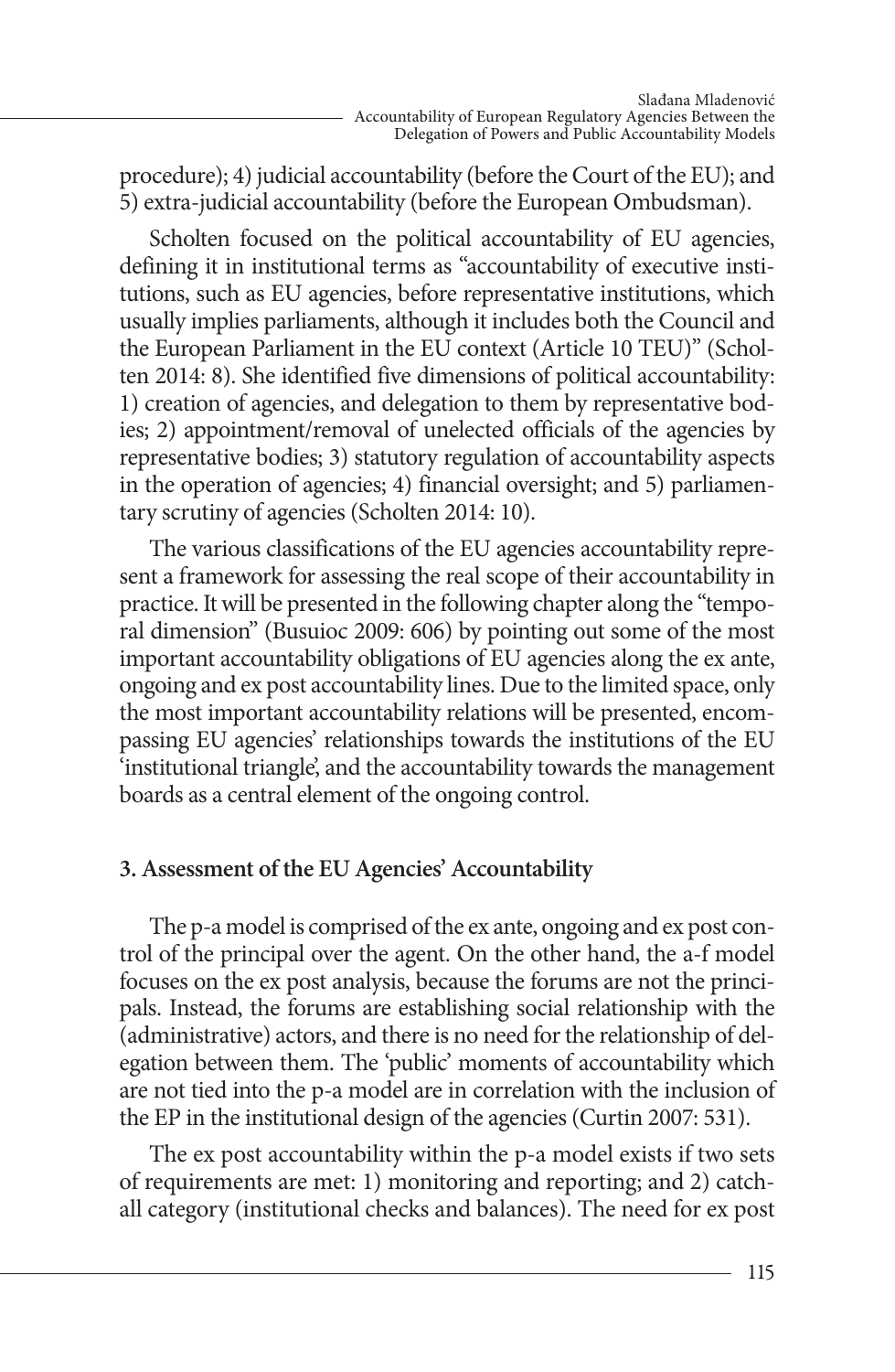accountability is determined depending on the ex ante mechanisms. If the agent is without discretion in comparison to the principal, the need for accountability mechanisms is reduced, because there is the ongoing control of the principal over the agent. Such control would be provided ex ante in the scope of the institutional design of the agent. The ongoing control is necessary in order to control the real level of agency discretion, by pointing to the informal aspects of agencies' work. While control exists in the p-a relation, the a-f relation is characterised by the existence of accountability.<sup>6</sup> The combination of the two approaches, with the existence of multiple principals makes the agents who have been given delegated powers subjects to multiple accountability fora apart from the direct principal. The fora can encompass third parties of institutions with partially opposing mandates (Curtin 2007: 525-526; Busuioc 2009: 606-607).

Ex ante control of EU agencies consists in delimitating the boundaries of agencies' autonomy of action by drawing up available actions for accomplishing the delegated tasks. It can be established in founding regulations of agencies and other legal documents (financial regulations, fees and charges, etc.). The mechanisms of ongoing control lead to the decrease of original discretion of the agencies, which affects their decision-making autonomy through direct interference of their principals. Ex post control encompases budget discharge and hearings of agency directors (before the European Parliament), financial accountability to the Court of Auditors, Ombudsman's role and various reports (Busuioc 2009: 606-608). Ex ante and ex post control over the agencies refer to their formal obligations to give account, but they do not provide the insight into the daily operation of the agencies and control over it. The central accountability relation providing the ongoing control over the agencies is their accountability vis-à-vis the management boards. Being generally mandated to monitor performance of the agencies and to hold their directors to account, boards have an advantaged position in comparison to other accountholders (EU institutions) due to their formal position as highest steering organs, proximity, access to internal documents, involvement in decision-making of the agency, and powers to undertake punitive measures and enact consequences (Busuioc 2012: 720).

<sup>6</sup> Gailmard expressed the opposite view – that the core ingredient of the p-a theory is the "specification of who is (or is supposed to be) accountable to whom" (Gailmard 2014:91).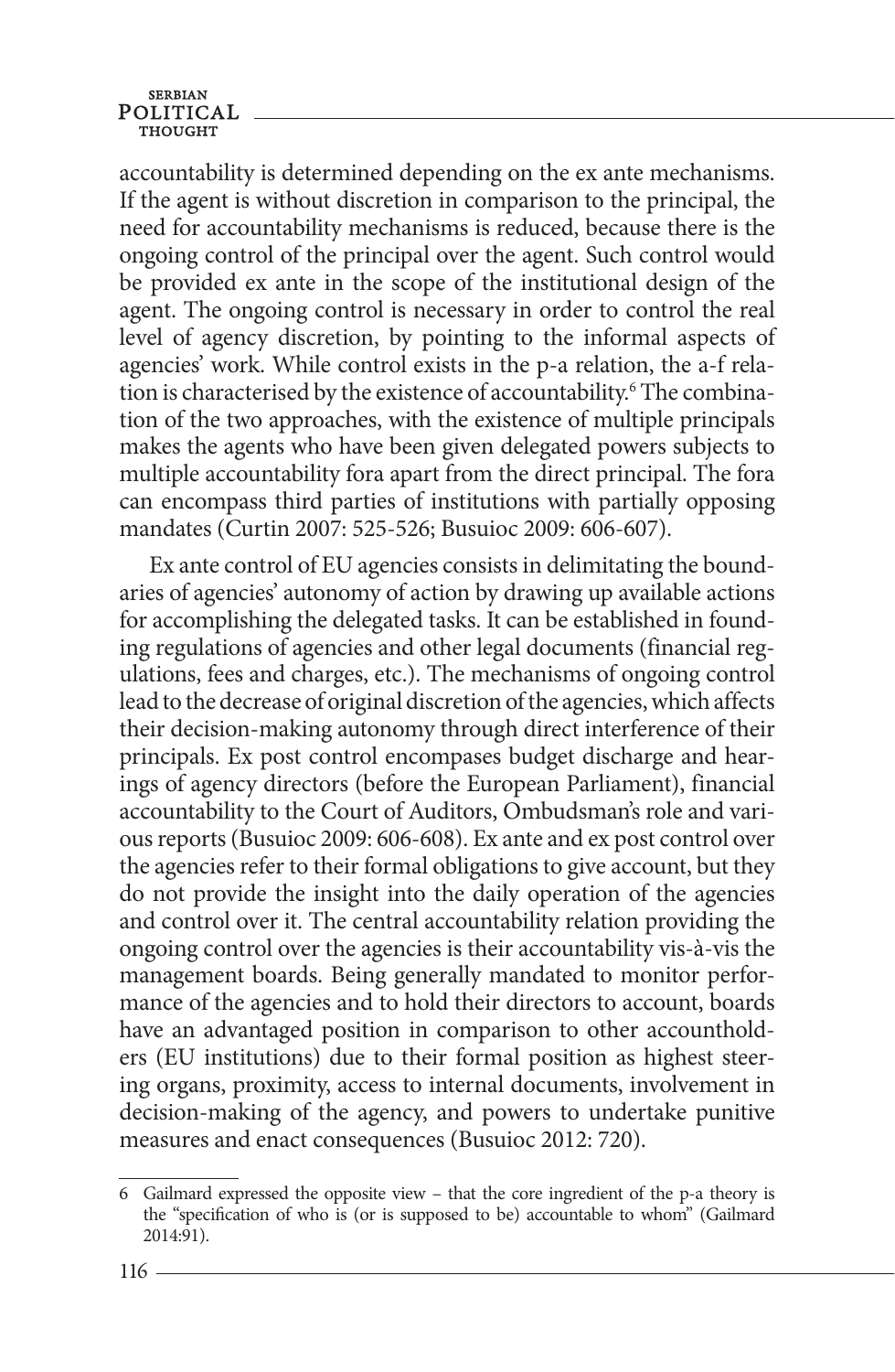Within the 'institutional triangle', the Council and the EP can be labeled as 'Union Legislators', 'EU Budgetary Authority' and also the 'EU Political Accountability Forum'. The first two powers are formalised in the Lisbon Treaty, but the former is not treaty regulated. Instead, Art. 14(1) TEU reserves the political control only for the EP. The only treaty-based powers of EP upon the agencies include power to conduct investigation and to give the discharge. The EP and the Council have additionally engaged in appointing and removing agencies' top officials and scrutinising the agencies' performance, which is foreseen in the agencies' founding acts (Scholten 2014: 30-31). The lack of formal rules generated the development of informal practices of scrutiny by these two institutions. Clear laws and established practices can only be noticed in relation to financial oversight within the annual budgetary and discharge procedures with the help of the Court of Auditors (Scholten 2014: 152). The ex ante control of the Council and the EP is performed through appointment hearings<sup>7</sup>, the ongoing by the parliamentary committees and the Council's lower structures, and the ex post control takes the form of the discharge procedure and parliamentary investigations. The sanctions which the Council and the EP can impose upon EU agencies can be: 1) personal (during the processes of (re)appointment and removal of agencies' directors); and 2) institutional (postponement/refusal of discharge, cut to the agency's budget, and reconsideration of the mandate and existence of an agency) (Scholten 2014: 154).

Within the Commission the central steering role over the agencies is played by the Directorates General (DGs). In the newest development of the interinstitutional relations towards the EU regulatory agencies, the Commission revealed its intention to closely integrate the DGs and 'their' agencies. The Commission is using the labels 'partner' and 'parent' DGs when presenting the relationship of DGs towards the agencies. The term 'partner' "suggests a more equal role between the agencies and the Commission while 'parent' advises a more superior role of the Commission vis-à-vis EU agencies" (Egeberg, Trondal, Vestlund 2014: 9). The EU agencies are framed as integral to Commission activities, rather than being perceived as "free-floating bodies" (Egeberg, Trondal, Vestlund 2014: 12).

<sup>7</sup> The hearing obligations regarding the agencies can be threefold: 1) before the appointment of the director/chairperson; 2) before the reappointment; and 3) on the performance of the agency.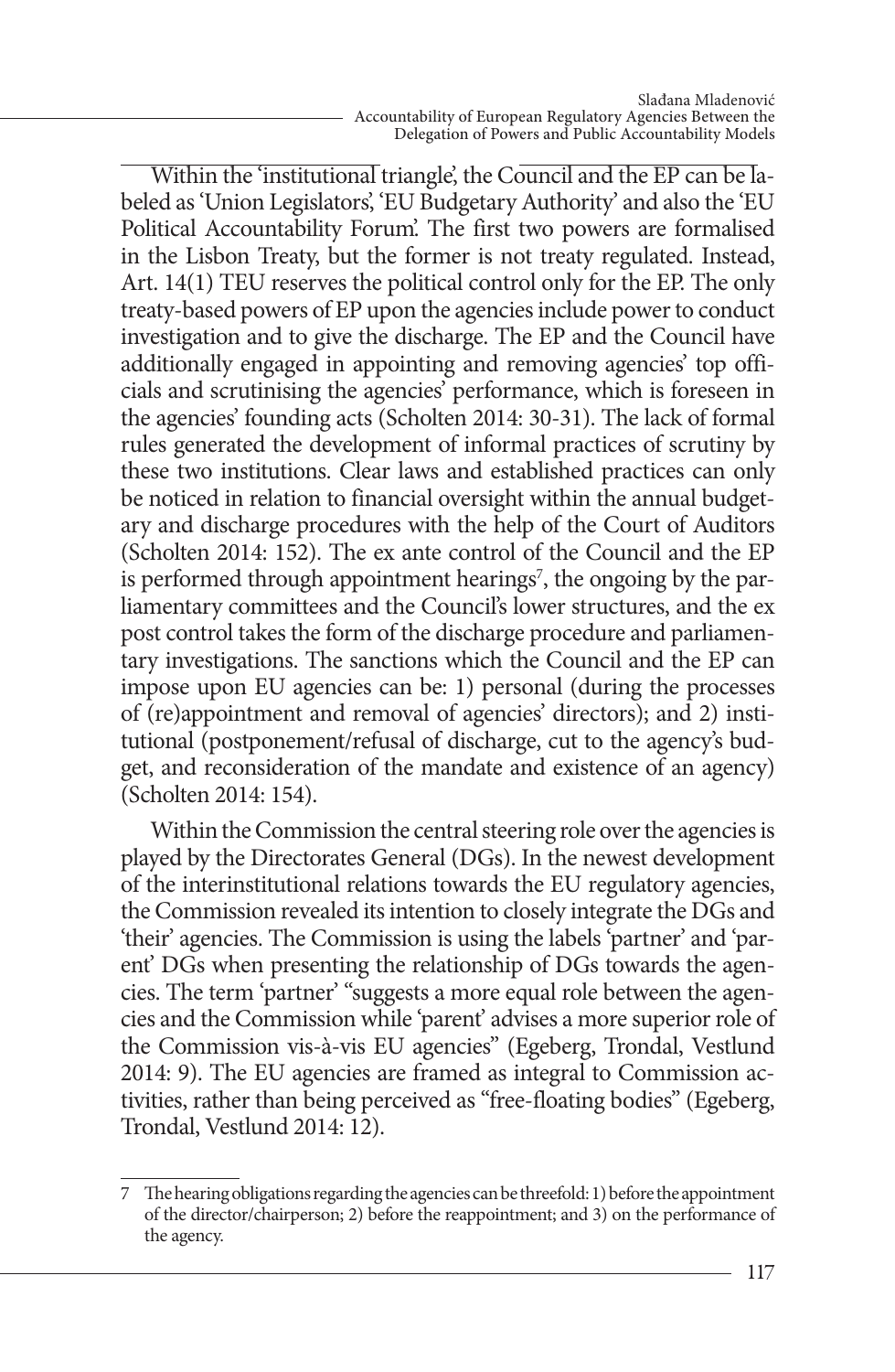The assession of the political accountability of EU agencies can be made by following the 'formula' of accountability: "Political accountability = availability of accountability mechanisms ensuring the three stages of accountability<sup>8</sup> + their design (specificity of accountability obligations and interplay of accountability mechanisms) + their practical application" (Scholten 2014: 13).

When it comes to the availability of accountability mechanisms, Scholten noticed the diversity of obligations of various agencies. The implication of this is the avoidance of accountability obligations of certain agencies (Scholten 2014: 153).

The design of accountability mechanisms consists of the specificity of accountability obligations and the interplay between obligations in a way to promote accountability. While the accountability provisions are specific, they are used inconsistently. The interplay between obligations is not promoting accountability, because an institution may hold an agency to account in one aspect, but lack the mechanism in a related aspect. The multi-principal environment in which the EU agencies operate can produce situations in which albeit the mechanisms to ensure accountability are present, they may not exist in relation to the same representative institution (Scholten 2014: 160-162).

The practical application of accountability provisions represents the third element of the political accountability 'formula'. The challenges in ensuring the three stages of accountability are twofold: 1) the challenges in ensuring the information and discussion stages; and 2) the challenges in ensuring the rectification stage. Ensuring of the information stage is done by reporting, which all agencies are obliged to provide. Apart from the annual reports, the EP and the Council can receive various evaluations of the agencies and their programs. The question of whether the EP is actually informed depends upon the organisation of the oversight by the appropriate parliamentary committee, which is conditioned by the formal powers of the EP in regards to particular agency and the EP's legislative power. On the other hand, the EP's Rules of Procedure failed to specify how to hold an agency accountable, so different committees have developed different practices. Above all, the

<sup>8</sup> Scholten followed Bovens' definition of (political) accountability (Bovens 2007a: 451) to distinguish three stages: 1) information stage – the actor is justifying his/her conduct; 2) discussion stage – forum can pose questions, and the actor has to explain/justify his/ her conduct; and 3) rectification stage – the forum passes judgment, the actor faces consequences (Scholten 2014: 8).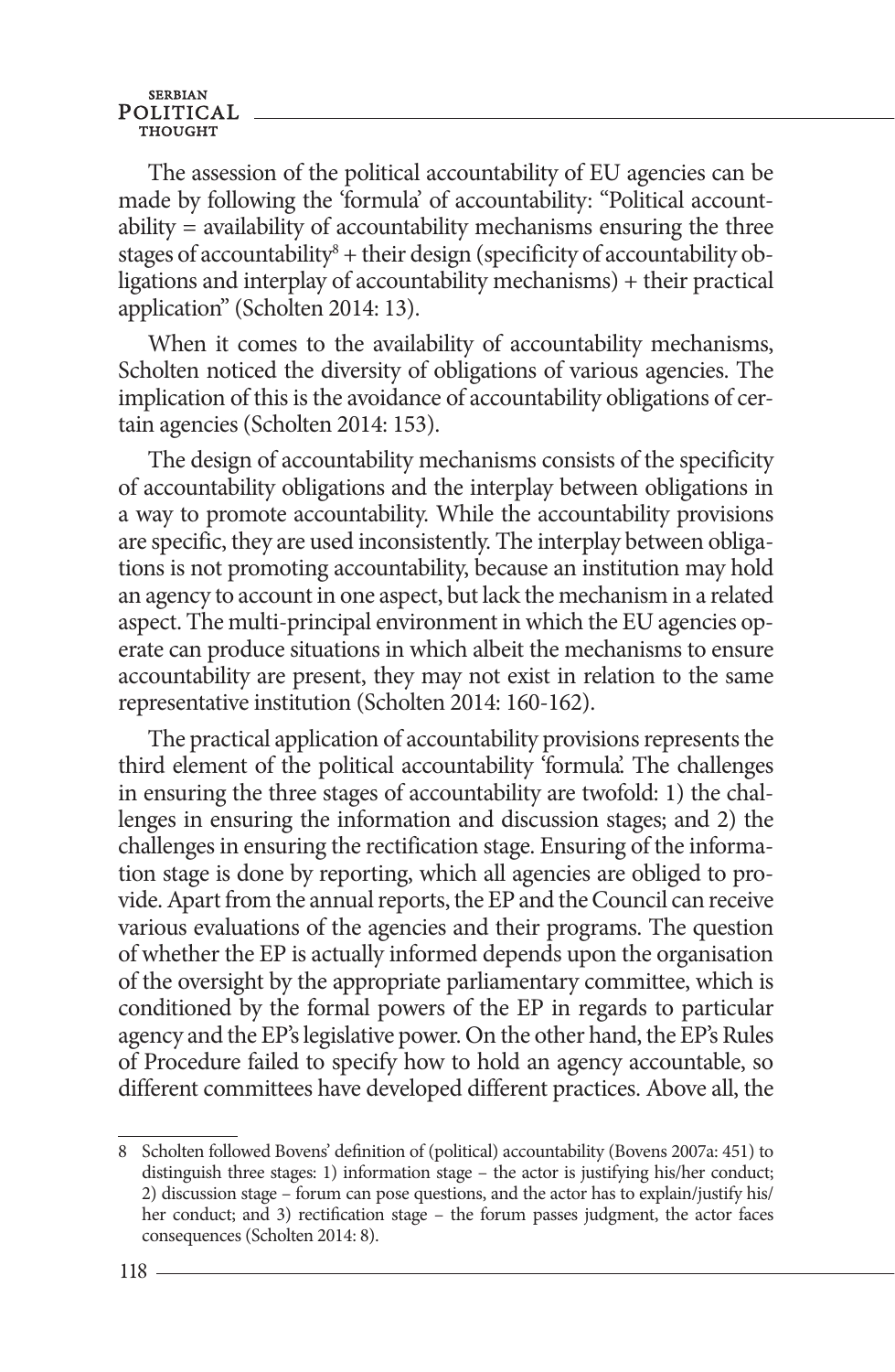EP and the Council have too many agencies to oversee. It is quite unclear how the Council is performing the scrutiny over the agencies, but it is being done probably by its lower structures. The prominence of the agency and its presence on the Council's and EP's agenda is also related to the scrutiny. The quality of the oversight is also related to the weak check upon the Council and the EP, due to their accountability weaknesses (Scholten 2014: 163-165). The challenges in ensuring the rectification stage can be both personal and institutional. The personal challenges are: 1) no collective accountability of the management boards; 2) the lack of removal provisions regarding the individual members of the boards in agencies' founding acts; 3) difficulty in assessing the performance of individual members of the boards; and 4) the lack of removal clauses regarding the agencies' directors, or the autorisation of the EP to remove the director for malperformance despite the director's accountability for the implementation of the budget. The institutional challenges are also complex. While the agency's budget may be cut, it could have negative impact on its function. The EP's authority to conduct investigations using temporary committees of inquiry and temporary specialised committees may not be properly applied to EU agencies, and the scrutiny is more likely to take place within the permanent specialised committees. In practice, even the reconsideration of the existence of the agencies can be placed among the institutional sanctions (Scholten 2014: 165-166).

## **4. Troublesome Accountability of the Account Holders**

An important question regarding the EU agencies' accountability should be asked – is there a possibility to hold to account the principal(s) and the accountability fora to which the agencies are rendering account? The three institutions from the 'institutional triangle' and the management boards of the agencies have troublesome accountability in relation to the agencies, which needs to be assessed in order to determine whether they can hold agencies to account.

The accountability of the management boards can be assessed in three dimensions: 1) democratic accountability of national representatives; 2) democratic accountability of the board's members designated by the Commission and the EP; and 3) the issue of the collective accountability of the board. Two questions regarding the national representatives' accountability are: 'for what should they be held to account?'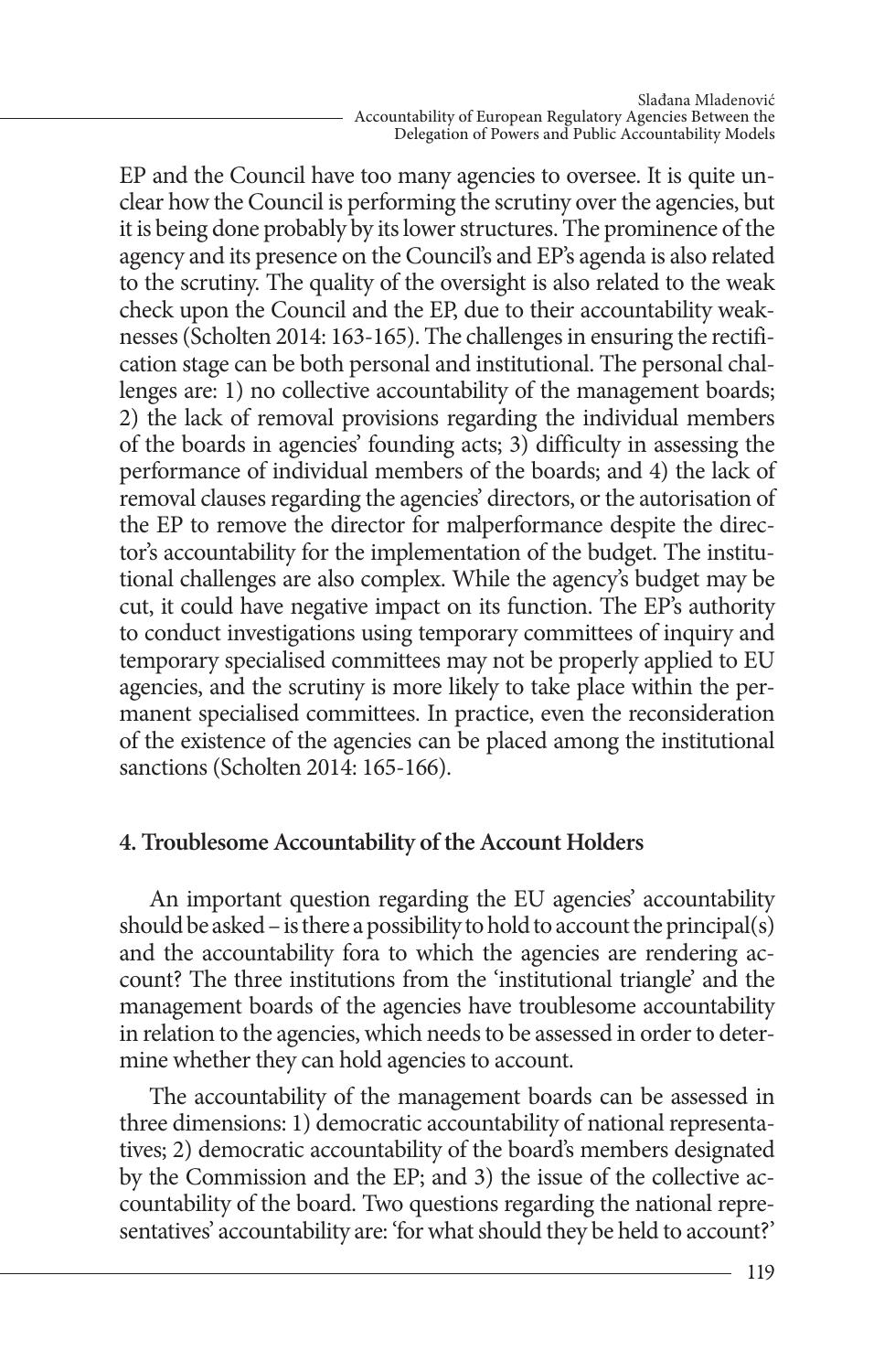## **SERBIAN** POLITICAL

and 'how?' can that be achieved. Similar questions are raised regarding the Commission's representatives, which could probably be held accountable internally within the DGs. The Commission as a whole is politically accountable before the EP (Art. 17(8) TEU). The EP's Conference of Presidents adopted a decision in 1998 and regulated the designation procedure for agencies' boards therein, and since 2004 the permanent specialised committees are responsible for holding the nomination hearings of the candidates for the boards. The boards are not being held accountable collectively (Scholten 2014: 82-86).

The question of specific accountability of the Commission or the Council acting as principals regarding the agencies can be asked in the cases where these institutions exercise ongoing control over the agencies, indicating that the agencies don't have the de facto decision-making autonomy. The burden of accountability of such agencies should be shared with their principals, because in those cases next to the accountability deficits at agency's level, there are also deficits at principal's level (Busuioc 2009: 614-615).

The institutional design of the 'EU Political Accountability Forum', i.e. the Council and the EP, may have implications on the accountability of EU agencies. These implications can be observed threefold: 1) their troubling accountability may affect the accountability of the bodies being held to account; 2) the political accountability forum has to be transparent in order to perform scrutiny over other entities; and 3) there has to be a correlation between interinstitutional development of shared functions between the Council and EP and the exercise of those functions. The later has several features: 1) mutual 'power struggle' against the Commission; 2) defence of common position regarding the adopted acts before the Court; and 3) holding agencies to account as the latest challenge to interinstitutional relationship between the two EU institutions (Scholten 2014: 33-42).

### **Conclusion**

The standard delegation of powers (p-a model) with its unbroken chain of delegation from the people to administrative actors is not suitable for the explanation of the complexity of EU governance within which the EU agencies operate. The adapted p-a model used for explaining the delegation of powers to American agencies was further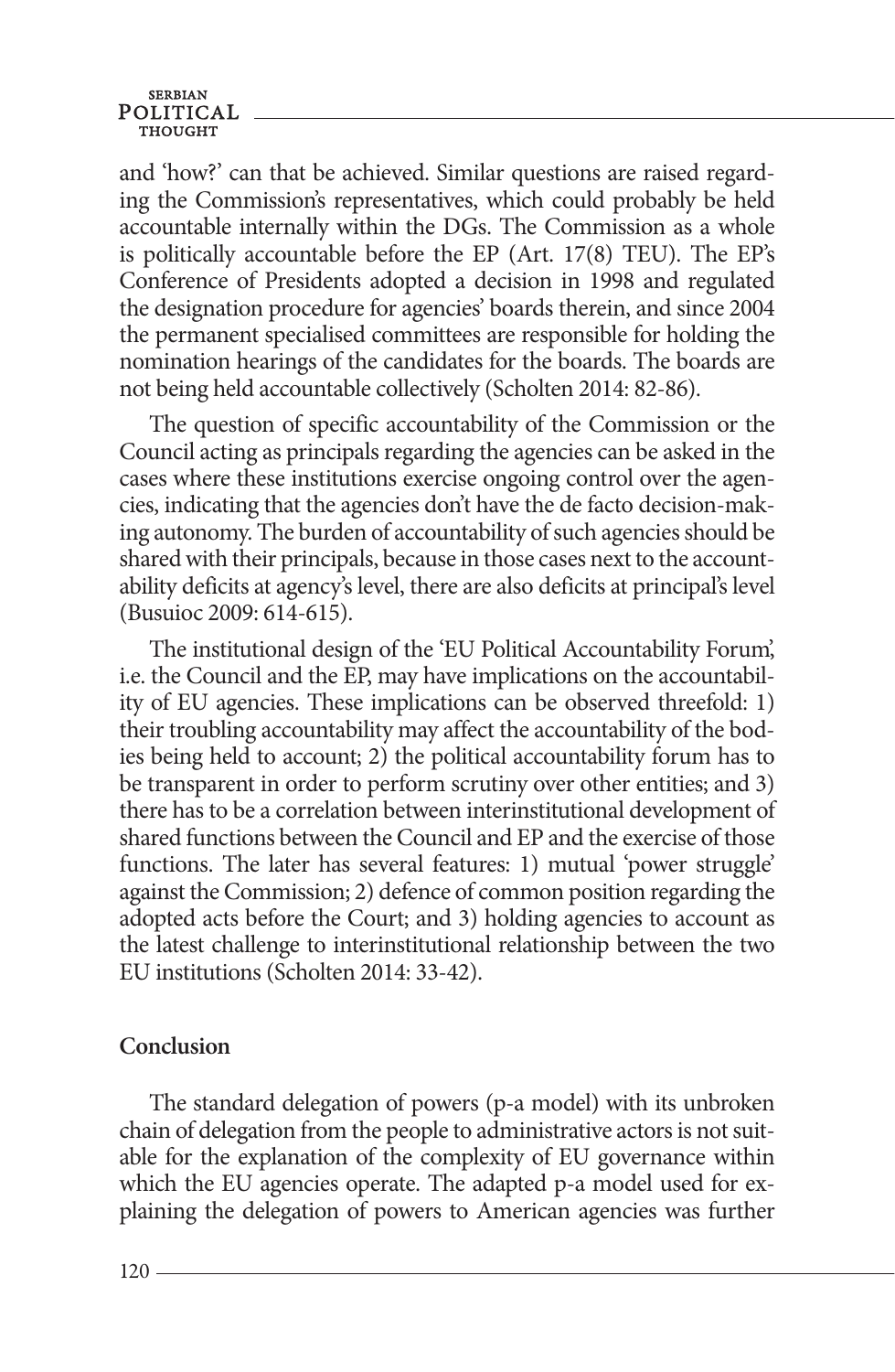adjusted in order to be applied in the EU. It was primarily done by designating multiple principals for the certain agent. However, as was noted, there is no compliance over the principals for the EU agencies. Although there is concurrence over the principals from the 'institutional triangle', there is a disagreement over the role of the EU member states. Even if that problem is resolved, two additional problems of the p-a model emerge: 1) the issue of mainly procedural (institutional) demands for accountability and 2) the lack of questioning the accountability in the post-delegation period of the functioning of the actor.

The public accountability model is complementing the p-a model, above all by pointing to the accountability chains beyond the formal principals, and acknowledging the European and national fora, thus moving EU agencies closer to the citizens, the ultimate accountability holders. On the other hand, the a-f model focuses on the ex post accountability, making it necessary to resort to the ex ante and ongoing mechanisms, used to a greater extent in the p-a model.

Hence, the relation between the two models regarding the accountability of EU agencies is not 'either-or'. The p-a model adjusted to the EU governance includes multiple principals, which moves this model away from the merely vertical and hierarchical relation. The a-f model is including the p-a model as a necessary part of the a-f relation, and supplementing it by the multiple accountability fora. The a-f model seems to be more suitable in assessing the various aspects of EU agencies' accountability, providing the better framework for the implementation of the accountability mechanisms.

## **Bibliography**

- Andoura, S., Timmerman, P. (2008), "Governance of the EU: The Reform Debate on European Agencies Reignited", *European Policy Institutes Network*, Working Paper, 19: pp. 1-33.
- Bovens, M. (2007a), "Analysing and Assessing Accountability: A Conceptual Framework", in: *European Law Journal*, 13(4): pp. 447-468.
- Bovens, M. (2007b), "New Forms of Accountability and EU-Governance", in: *Comparative European Politics*, 5(1): pp. 104-120.
- Busuioc, M. (2009), "Accountability, Control and Independence: The Case of
- European Agencies", in: *European Law Journal*, 15(5): pp. 599-615. falls of Accountability Beyond Design", in: *Journal of European Public Policy*, 19(5): pp. 719-736.